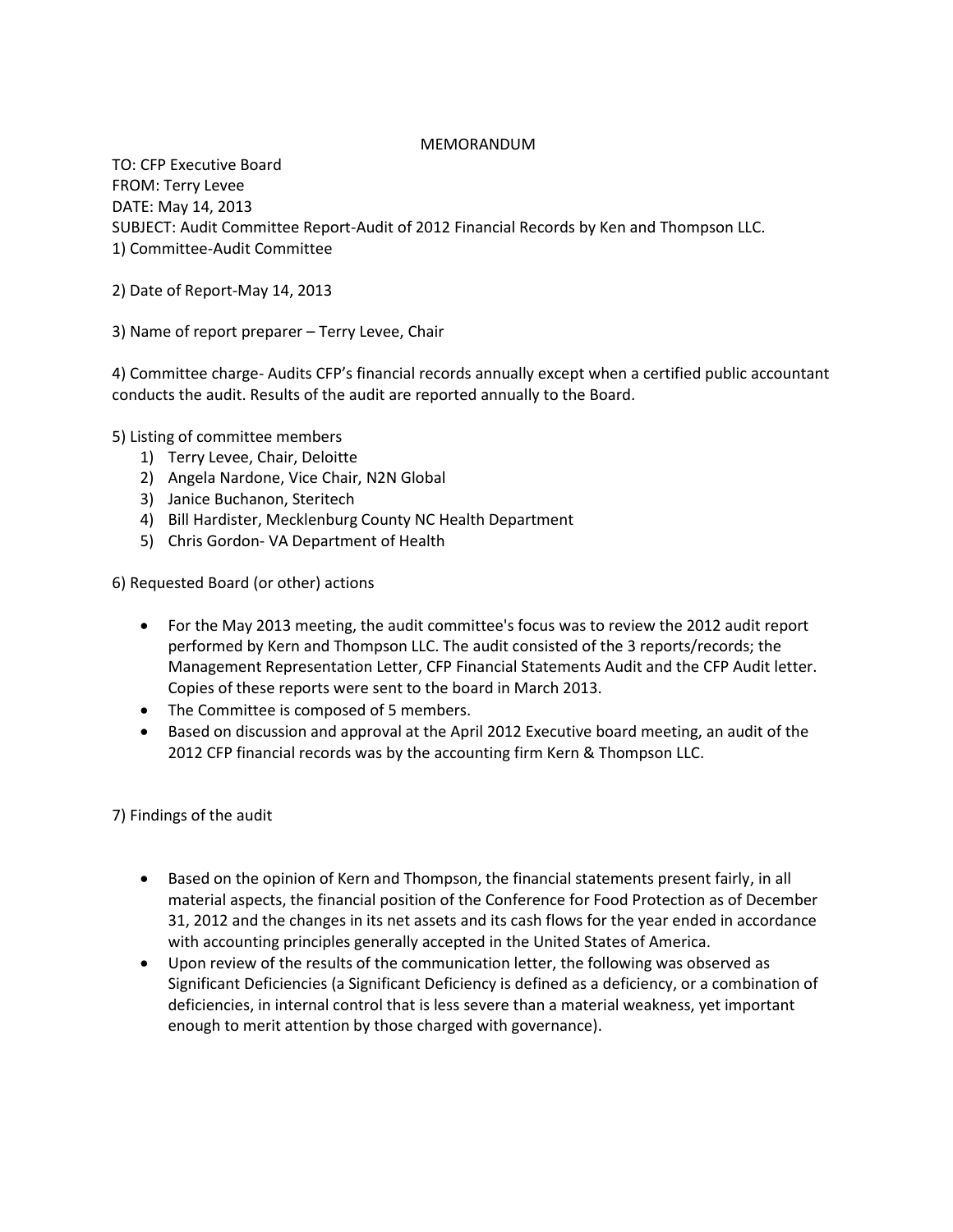## **SD-1** Control Over Bank Reconciliation

During the course of our audit, we noted that the Organization is not obtaining scanned copies of the front of checks with its bank statements. The documentation and approval of a review of the bank statement and reconciliation by an appropriate individual is not in place.

#### Recommendation

We recommend scanned copies of the front of checks be requested to accompany bank statements. An important control over cash disbursements is to have an individual independent of the executive treasurer review the bank statement and cancelled checks, and document doing so.

## **SD-2** Fiscal Policy Document

We note there is not an all-encompassing fiscal policy document.

### Recommendation

While many fiscal policies can be inferred from job descriptions, we suggest that the Organization develop a comprehensive fiscal policy document that considers segregation of duties and oversight in key areas. We suggest that this document also include specific guidance about where and in what format records are retained and/or destroyed.

- After review of the above significant deficiencies the committee feels that
	- $\circ$  Regarding SD-1, the treasurer should be able to obtain scanned copies of the fronts of checks when receiving the financial statements. The committee is also discussing who should review the cancelled checks or if a policy statement needs to be included to specifically charge the committee to perform the independent review during its quarterly review since it is already doing so.
	- $\circ$  Regarding SD-2, the committee is reaching out to other organizations similar to ours and government agencies to see how they handle segregation of duties and if they have a specific policy regarding so. The results of those discussions were
		- $\triangleright$  AFDO- AFDO ran into this situation a few years back as a result of their audit. After discussion they felt that since AFDO's treasurer was an elected position separate from it paid executive board members, it would split the duties. At the present time their duties break down as follows:
			- Clerical assistant: receives check and deposits them; received A/R and writes transmittals for approval
			- Association Mgr.: writes checks/signs them
			- Clerical assistant: mails checks
			- Sec/Treasurer: receives bank statements
			- Accountant: reconciles bank statements
		- $\triangleright$  State of VA- In a discussion with the state they agreed that we should have a firewall and system of checks and balances. They agreed the best way to have this was to have a segregation of the duties of who deposits the checks and who signs the checks.
		- $\triangleright$  Mecklenburg Co. NC- Their view is that there should always be a minimum of two people involved in financial transactions. One would receive the money and the other should be responsible for deposits. Same with payments. One